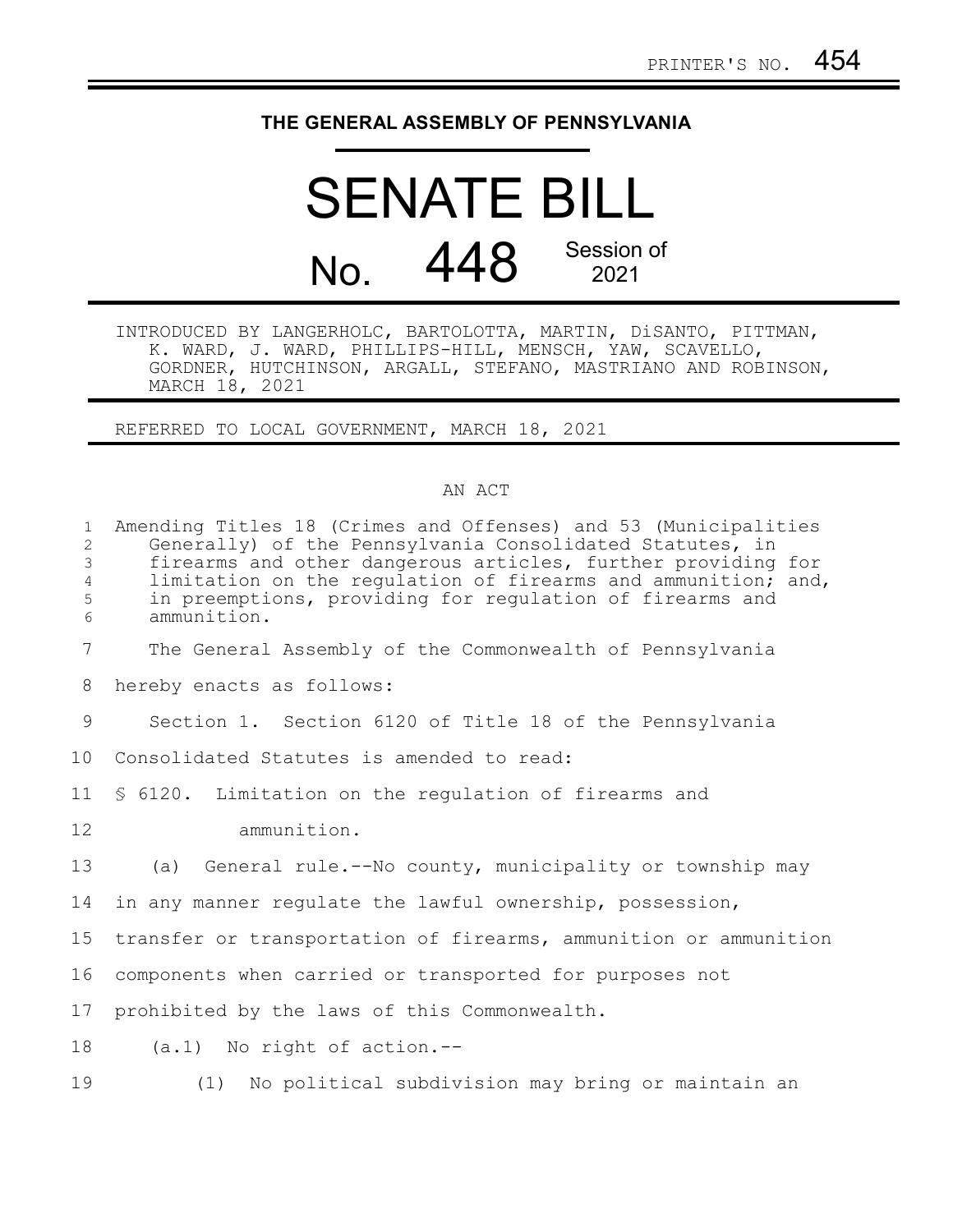action at law or in equity against any firearms or ammunition manufacturer, trade association or dealer for damages, abatement, injunctive relief or any other relief or remedy resulting from or relating to either the lawful design or manufacture of firearms or ammunition or the lawful marketing or sale of firearms or ammunition to the public. 1 2 3 4 5 6

(2) Nothing in this subsection shall be construed to prohibit a political subdivision from bringing or maintaining an action against a firearms or ammunition manufacturer or dealer for breach of contract or warranty as to firearms or ammunition purchased by the political subdivision. 7 8 9 10 11

(a.4) Relief.--The following shall apply: 12

(1) A person adversely affected by any manner of ordinance, resolution, rule, practice or other action promulgated or enforced by a county, municipality or township in violation of subsection (a) or 53 Pa.C.S. § 306(a) (relating to regulation of firearms and ammunition) or 2962(q) (relating to limitation on municipal powers), may seek declarative and injunctive relief and the actual damages attributable to the violation in an appropriate court. (2) If a person adversely affected under paragraph (1) is a plaintiff who provided 60 days' prior written notice of the person's intention to file a claim under this subsection to the defendant, the court shall award reasonable expenses to the person adversely affected if the claim under paragraph (1) results in: (i) a final determination by a court in favor of the person adversely affected; or 13 14 15 16 17 18 19 20 21 22 23 24 25 26 27 28

(ii) rescission or repeal of the challenged manner of regulation or enforcement after suit has been filed 29 30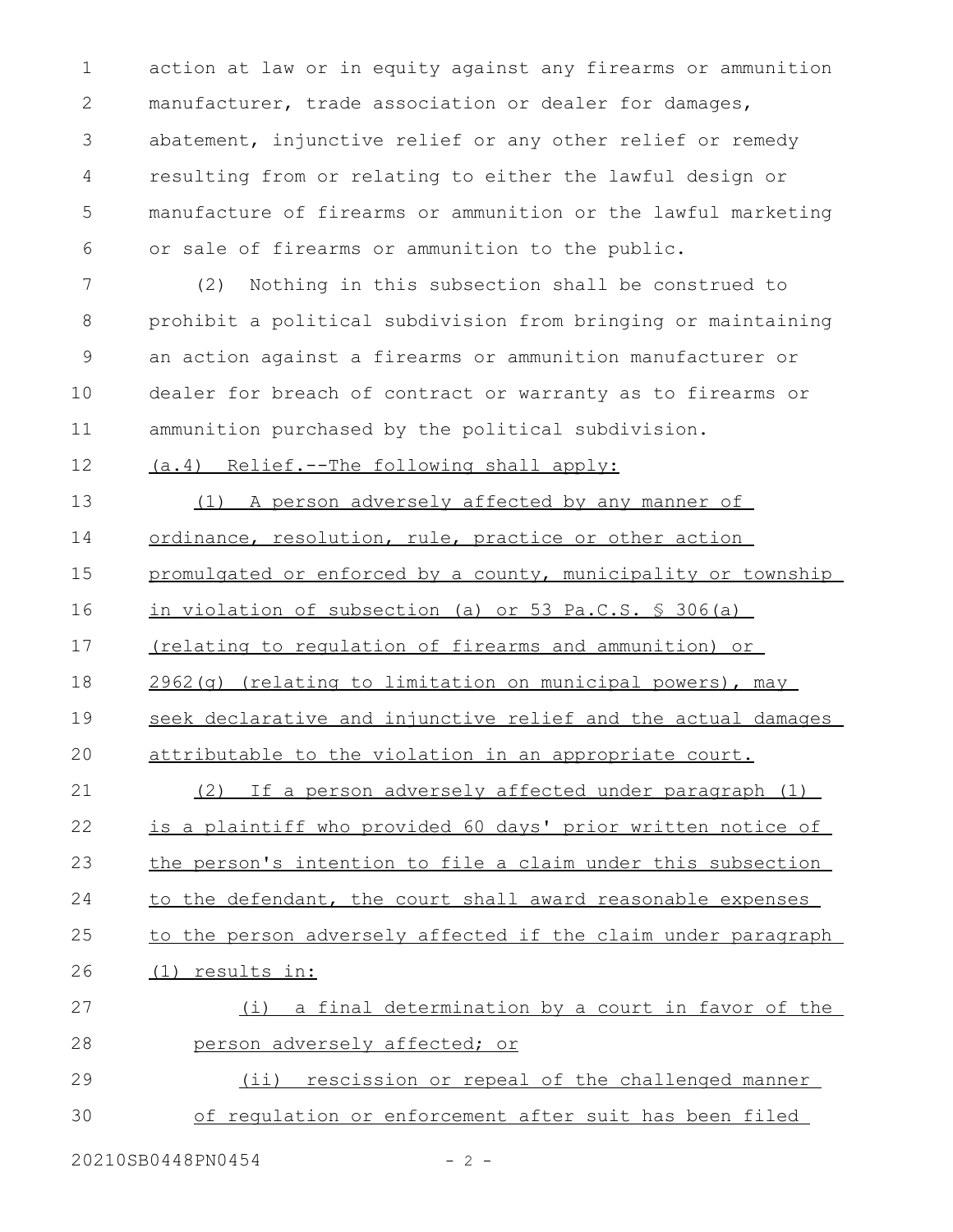under paragraph (1) but prior to a final determination by a court. (3) If a person is a defendant in a proceeding asserting a defense under subsection (a) or 53 Pa.C.S. § 306(a) or  $2962(q)$ , the court shall award reasonable expenses payable by the county, municipality or township to the person if the defense results in the withdrawal or dismissal of the proceeding, an entry of nolle prosequi or an acquittal on the basis of the defense. (b) Definitions.--As used in this section, the following words and phrases shall have the meanings given to them in this subsection: "Dealer." The term shall include any person engaged in the business of selling at wholesale or retail a firearm or ammunition. "Firearms." This term shall have the meaning given to it in section 5515 (relating to prohibiting of paramilitary training) but shall not include air rifles as that term is defined in section 6304 (relating to sale and use of air rifles). "Person adversely affected." Any of the following: (1) A person who has standing under the laws of this Commonwealth to bring a claim under subsection (a.4)(1). (2) A resident of this Commonwealth who may legally possess a firearm under the laws of the United States and this Commonwealth. (3) A membership organization, the members of which include a person described under paragraph (1) or (2). "Political subdivision." The term shall include any home rule charter municipality, county, city, borough, incorporated town, township or school district. 1 2 3 4 5 6 7 8 9 10 11 12 13 14 15 16 17 18 19 20 21 22 23 24 25 26 27 28 29 30

20210SB0448PN0454 - 3 -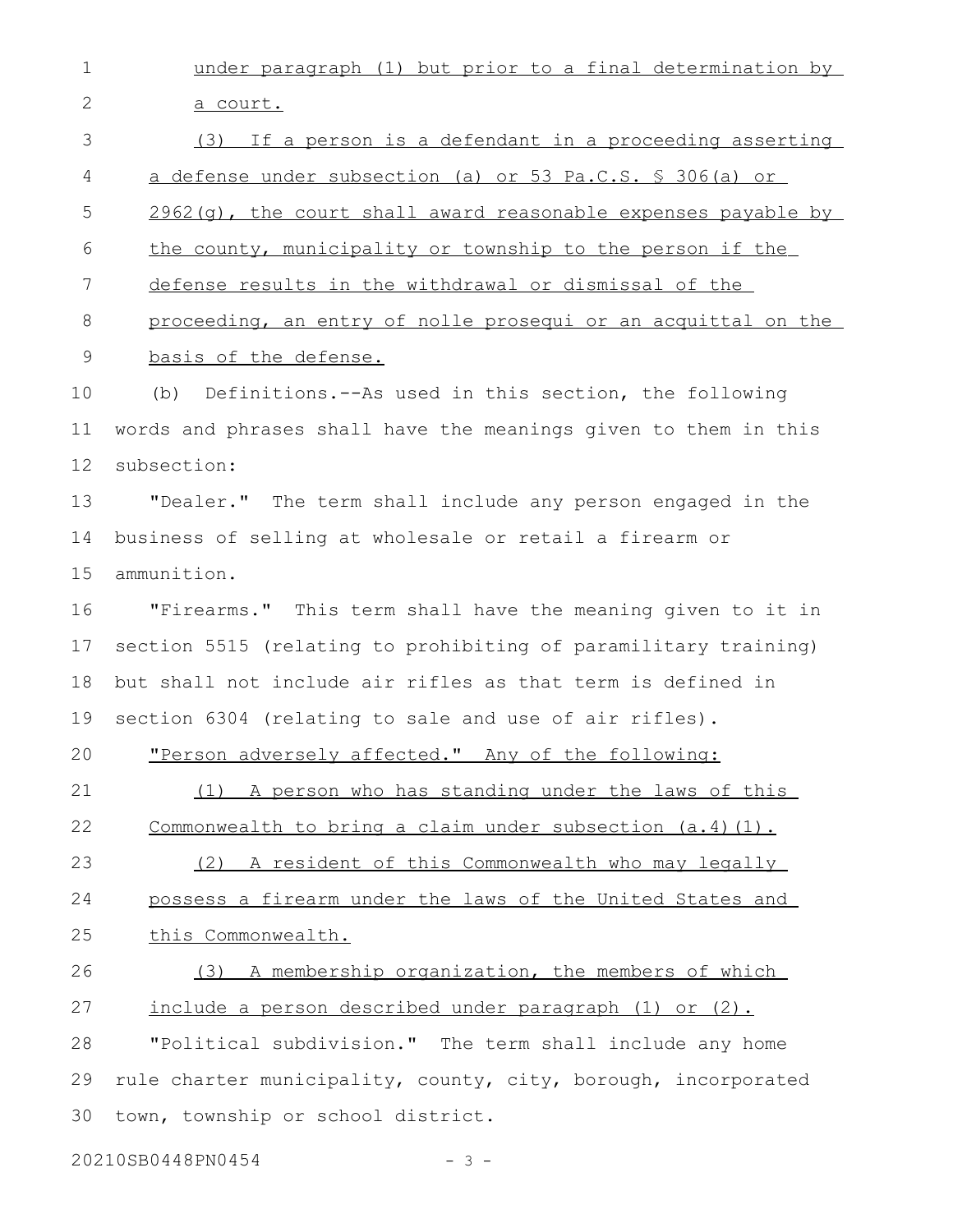| 1  | "Reasonable expenses." The term includes, but is not limited        |
|----|---------------------------------------------------------------------|
| 2  | to, attorney fees, expert witness fees, court costs and             |
| 3  | compensation for loss of income.                                    |
| 4  | Section 2. Title 53 is amended by adding a section to read:         |
| 5  | § 306. Requlation of firearms and ammunition.                       |
| 6  | <u>Preemption.--The General Assembly has always intended</u><br>(a) |
| 7  | and continues to intend to occupy the entire field of requlation    |
| 8  | of firearms, ammunition, magazines, accessories, firearms           |
| 9  | components and ammunition components in this Commonwealth,          |
| 10 | including the purchase, sale, transfer, taxation, manufacture,      |
| 11 | ownership, possession, use, discharge, transportation and           |
| 12 | reporting of loss or theft of firearms, ammunition, firearms        |
| 13 | components and ammunition components in this Commonwealth, to       |
| 14 | the exclusion of any existing or future ordinance, resolution,      |
| 15 | regulation, rule, practice or other action adopted by a             |
| 16 | municipality. The Commonwealth, by this section, preempts and       |
| 17 | supersedes any manner of ordinance, resolution, requlation,         |
| 18 | <u>rule, practice or other action promulgated or enforced by a</u>  |
| 19 | municipality of firearms, ammunition, firearms components or        |
| 20 | ammunition components in this Commonwealth, and any such action     |
| 21 | is declared null and void.                                          |
| 22 | <u>Continuing effect.--The provisions of section 2962(q)</u><br>(b) |
| 23 | (relating to limitation on municipal powers) and 18 Pa.C.S. §       |
| 24 | 6120(a) (relating to limitation on the regulation of firearms       |
| 25 | and ammunition) shall continue to preempt and supersede a local     |
| 26 | ordinance, resolution, requlation, rule, practice or other          |
| 27 | action insofar as the local ordinance, resolution, requlation,      |
| 28 | rule, practice or other action is inconsistent with the             |
| 29 | provisions of section 2962(g) or 18 Pa.C.S. \$ 6120(a).             |
| 30 | Section 3. Within 30 days of the effective date of this             |
|    | 20210SB0448PN0454<br>$-4 -$                                         |